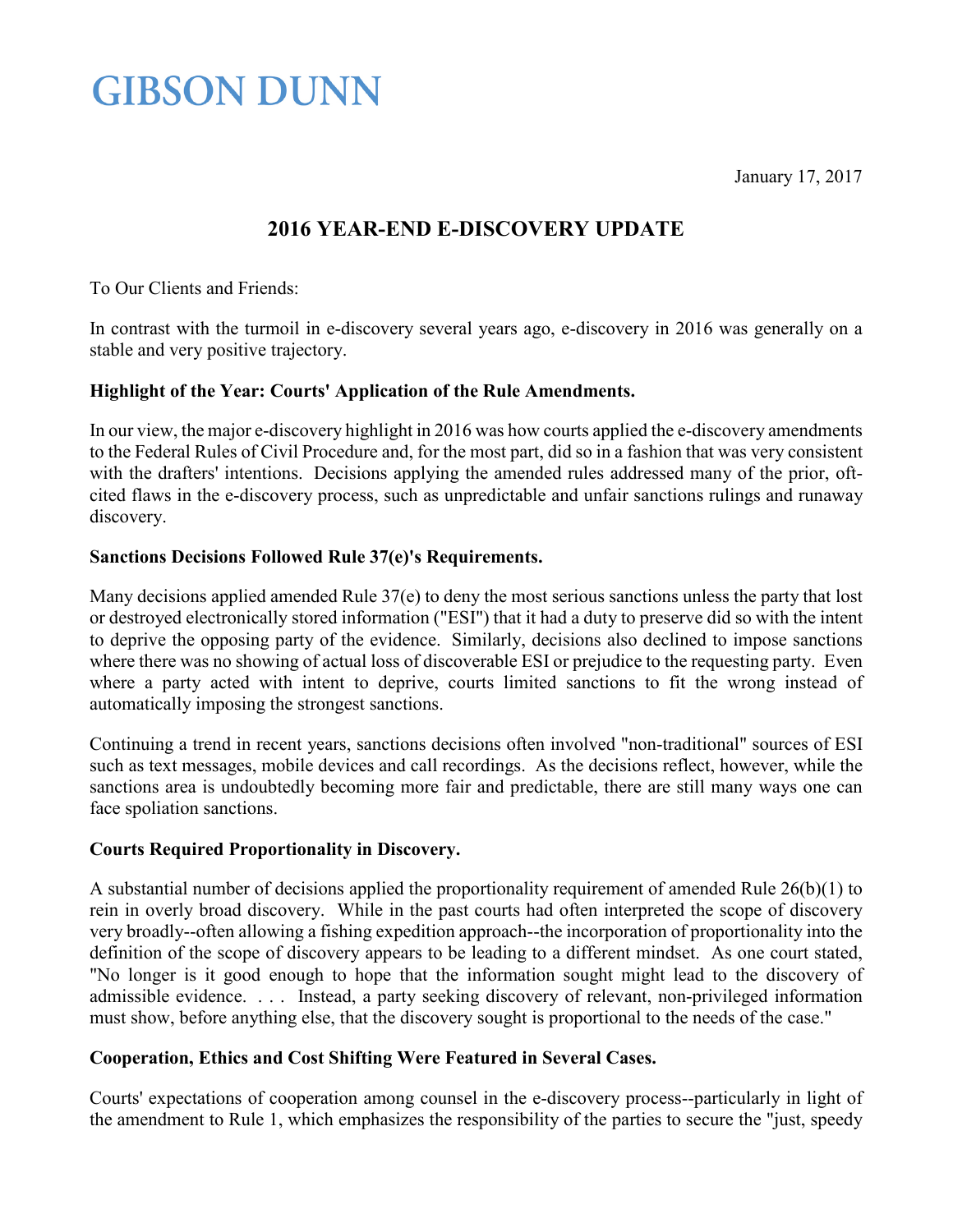and inexpensive determination of every action"--played a role in several cases. Courts also addressed ethical issues in e-discovery and cost shifting in a number of cases.

#### **TAR Flowed, Slowly.**

It was a relatively quiet year for predictive coding (also known as technology assisted review or "TAR"). Two cases declined to compel a party to use TAR, at least in the first instance, citing Sedona Principle 6, which provides that "[r]esponding parties are best situated to evaluate the procedures, methodologies, and technologies appropriate for preserving and producing their own electronically stored information." A third case denied a post-production challenge to the use of TAR. Courts in Australia, England and Ireland approved the use of TAR.

#### **Vendors Consolidated; Technology Drove Market Change.**

On the e-discovery vendor front, the pace of consolidation of large service providers in 2016 was unprecedented compared to prior years. Technological change, including the availability of relatively inexpensive and secure cloud-based data hosting and the availability of e-discovery software through the cloud on a subscription basis, meant that companies and law firms increasingly could handle e-discovery tasks themselves without needing the assistance of an e-discovery services provider. This trend is likely to increase with the coming move of the dominant document search and review software to a cloudbased model. These changes may be detrimental to some service providers, but beneficial to consumers of e-discovery services.

In sum, 2016 was a good year for e-discovery and there is no reason why these overall positive trends should not continue in the coming year.

### **Table of Contents**

[Sanctions and Amended Rule 37\(e\)](#page-2-0)  [Scope of Preservation and Legal Holds](#page-4-0) [Text Messages and Mobile Devices](#page-6-0)

\_\_\_\_\_\_\_\_\_\_\_\_\_\_\_\_\_\_\_\_\_\_\_\_\_\_\_\_\_\_\_\_\_\_\_\_\_\_\_\_\_\_\_

[Proportionality and Amended Rule 26\(b\)\(1\)](#page-6-1)

[Cost Shifting](#page-10-0)

[Cooperation in E-Discovery](#page-10-1)

[Ethics in E-Discovery](#page-12-0)

[Technology Assisted Review](#page-13-0)

[Vendor Developments](#page-15-0)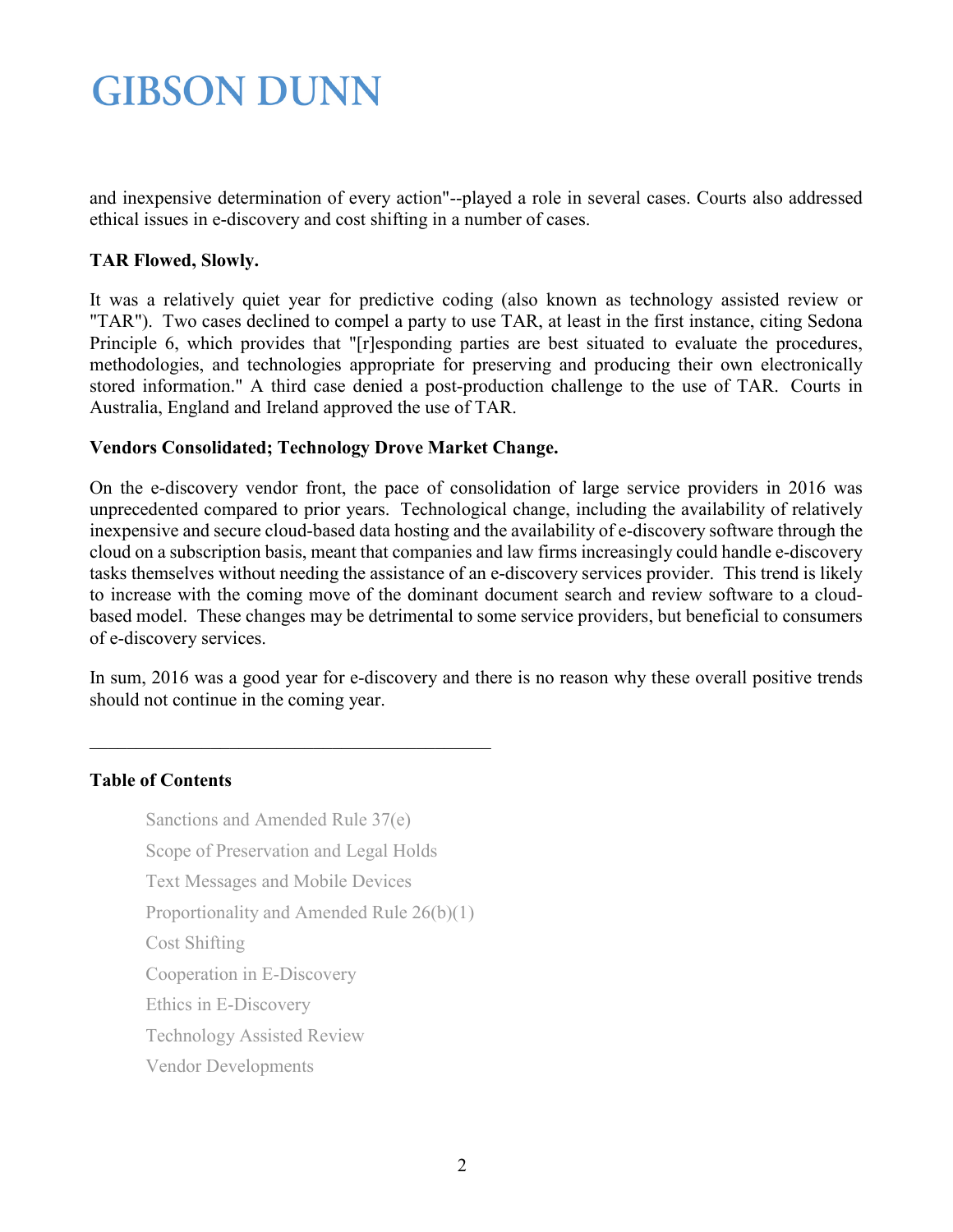#### **Sanctions and Amended Rule 37(e)**

<span id="page-2-0"></span>\_\_\_\_\_\_\_\_\_\_\_\_\_\_\_\_\_\_\_\_\_\_\_\_\_\_\_\_\_\_\_\_\_\_\_\_\_\_\_\_\_\_\_

Amended Rule 37(e) appears to be having a substantial impact in the sanctions area. Key provisions of the amended rule--*i.e.*, the requirement of an intent to deprive for the most serious sanctions, the Rule's application only to ESI, the requirements of an actual loss of ESI and its unavailability from other sources, and the requirement of prejudice to the moving party--played out in a number of cases during the year.

#### *Amended Rule's Impact*

Several cases involved sanctions either being denied or limited pursuant to the provisions of the amended rule. The decision in *Nuvasive, Inc. v. Madsen Med., Inc.*, 2016 WL 305096 (S.D. Cal. Jan. 26, 2016), is perhaps the most powerful example of the amended rule's impact. Before the amendment became effective, the court in *Nuvasive* had granted the sanction of an adverse inference jury instruction because the plaintiff had failed to preserve discoverable text messages. The court imposed the sanction even though it found that the plaintiff had not acted with the intent to deprive the defendant of the text messages.

After the amended rule became effective, the plaintiff in *Nuvasive* moved to vacate the previous order. The court granted the motion, holding that an adverse inference instruction is not permitted under the amended rule unless the party acted with the intent to deprive.

### *Actual Loss and Prejudice Required*

*Living Color Enters., Inc. v. New Era Aquaculture, Ltd.*, 2016 WL 1105297 (S.D. Fla. Mar. 22, 2016), is another example of amended Rule 37(e) being applied to deny sanctions despite a failure to preserve. In *Living Color*, the plaintiff sought case terminating sanctions or, alternatively, an adverse inference jury instruction, against an individual defendant who failed to preserve discoverable text messages on his cell phone.

The defendant contended that he always used the cell phone feature that automatically deletes text messages after 30 days and that he had neglected to disable the feature when the lawsuit was filed. The court found that the vast majority of the defendant's text messages were produced from other sources and those that remained lost were unimportant. Having found no loss of important text messages, and therefore no prejudice to the plaintiff, the court denied sanctions under Rule 37(e).

Similarly, in *FiTeq Inc. v. Venture Corp.*, 2016 WL 1701794 (N.D. Cal. Apr. 28, 2016), the court denied the plaintiff's motion for an adverse inference jury instruction under amended Rule 37(e) because emails deleted by the defendant's executive vice president were recovered from his old computer and also obtained and produced from the email accounts of others. The court relied on amended Rule 37(e)'s provisions that sanctions can only be imposed where the ESI "cannot be restored or replaced through additional discovery" and where there has been a "finding [of] prejudice to another party from the loss of the information."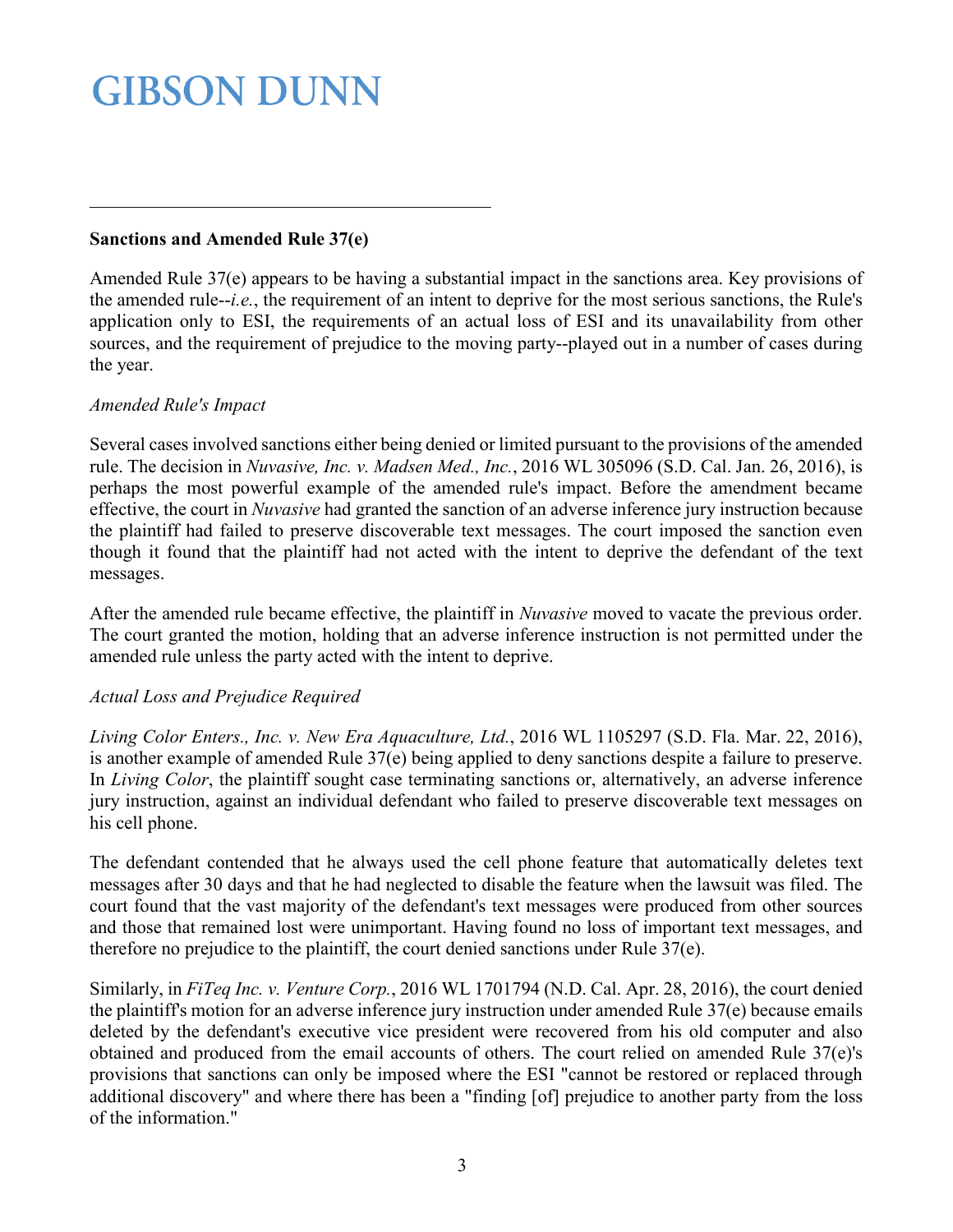In *Best Payphones, Inc. v. New York,* 2016 WL 792396 (E.D.N.Y. Feb. 26, 2016), the defendants argued that the plaintiff failed to preserve both hard copy documents and ESI. Because amended Rule 37(e) only applies to ESI, the court applied the Second Circuit's existing sanctions standards to the lost hard copy documents and Rule 37(e) to the lost ESI. Although the court found that the plaintiff had been negligent in its failure to properly implement a legal hold, and that the lost information was relevant, it nevertheless declined to impose sanctions because the defendants did not demonstrate that they suffered prejudice from the loss of the information.

#### *Remedy Should Be Proportional*

*BMG Rights Mgt. LLC v. Cox Comm., Inc.*, 2016 WL 4224964 (E.D. Va. Aug. 8, 2016), illustrates how Rule 37(e) can be applied to limit sanctions even where a party acted with the intent to deprive. The magistrate judge found that the plaintiff intentionally destroyed material information that it had a duty to preserve by altering, deleting and overwriting relevant source code. The district judge gave a permissive adverse inference instruction regarding plaintiff's destruction of ESI to the jury at trial, and the jury nevertheless returned a \$25 million verdict. The defendant moved for a new trial arguing, among other things, that the court should have imposed a stronger sanction, such as evidence preclusion or dismissal. The court rejected this argument, reasoning that even under Rule 37(e)(2) "the remedy should fit the wrong" and the most severe measures that the rule authorizes should not be used when lesser measures would redress the loss.

Similarly, in *First Fin. Sec., Inc. v. Freedom Equity Group, LLC*, 2016 WL 5870218 (N.D. Cal. Oct. 7, 2016), the court awarded a permissive adverse inference jury instruction for the deletion of discoverable text messages, but declined to impose a more severe sanction. This court likewise reasoned that "the remedy should fit the wrong" and that because there was some question about the extent to which the plaintiff was prejudiced, a permissive adverse inference instruction would fairly redress the loss.

#### *Intent to Deprive Leads to Most Serious Sanctions*

In several cases, however, courts found that the most serious sanctions were warranted under Rule 37(e) where there was an intent to deprive. In *Brown Jordan Int'l, Inc. v. Carmicle*, 2016 WL 815827 (S.D. Fla. Mar. 2, 2016), the court found that the defendant--among other things--remotely wiped his companyowned iPad and locked his company-owned laptop computer, refusing to unlock it even up until trial. He also failed to preserve relevant data on his personal iPad, his personal laptop computer, his personal iPhone and his wife's laptop computer. Pursuant to amended Rule 37(e), the court allowed adverse evidentiary inferences to be made regarding the lost ESI, but declined to grant case terminating sanctions.

In *GN Netcom, Inc. v. Plantronics, Inc.*, 2016 WL 3792833 (July 12, 2016), the court found that a senior executive intentionally deleted thousands of emails for the purpose of making them undiscoverable in the litigation, and that he ordered others to do so as well. Although the company had taken a number of steps to preserve documents--including distributing quarterly legal hold notices and conducting training sessions to ensure compliance--the court held that, because of the executive's intentional spoliation, the company could not be deemed to have acted "reasonably" in preserving documents.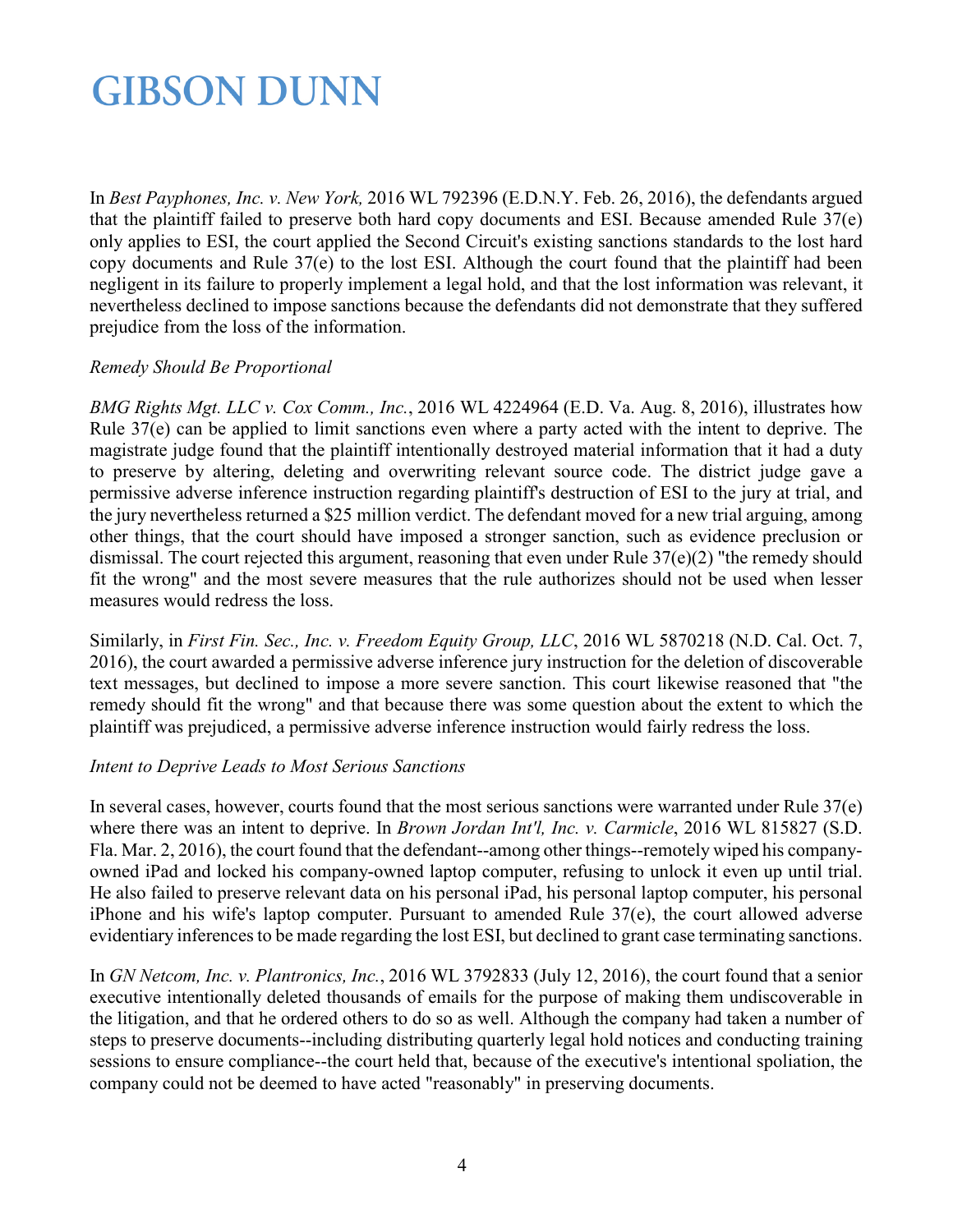The court agreed with the plaintiff that the company's "reliance on these actions to excuse the intentional, destructive behavior" of the senior executive "requires a 'perverse interpretation' of Rule 37(e), one which would set a dangerous precedent for future spoliators." The court ordered an array of sanctions against the company, including an adverse inference jury instruction, monetary sanctions in the form of reasonable fees and costs to the plaintiff, a "punitive" sanction of \$3 million, and possible evidentiary sanctions to be determined before trial.

In *InternMatch, Inc. v. Nxtbigthing, LLC*, 2016 WL 491483 (N.D. Cal. Feb. 8, 2016), the court found that the defendant falsely claimed that a power surge had destroyed computers containing relevant evidence and that the company failed to make any effort to determine if ESI was salvageable from the computers before discarding them. Additionally, eight days before the claimed power surge, the company's owner had called its insurer to find out how a power surge would affect an insurance payout. Pursuant to amended Rule 37(e), the court granted an evidence preclusion order, an adverse inference instruction, and attorneys' fees, but declined to impose case terminating sanctions.

In *O'Berry v. Turner*, 2016 WL 1700403 (M.D. Ga. Apr. 27, 2016), which involved an accident between a big-rig truck and a car, the court found that the defendant's preservation failures constituted an intent to deprive the plaintiff of relevant ESI. Although the plaintiff sent a preservation letter, and the defendant sent a response acknowledging receipt and stating that it would take the necessary measures to preserve evidence, the defendant failed to preserve relevant ESI (an electronic driver's log and data from an application that recorded information about the truck). Instead, the defendant printed out a single, hard copy of the data, which it subsequently could not locate. Making an inference that some might consider controversial, the court found that, in failing to take reasonable steps to preserve ESI, the defendant acted with the intent to deprive the plaintiff of its use in the litigation, and ordered an adverse inference jury instruction.

Additionally, in a decision in Delaware Chancery Court--thus not falling under Rule 37(e)--that garnered a lot of attention, the court sanctioned an executive and cofounder of an e-discovery vendor \$7.1 million for having intentionally destroyed evidence from his laptop after he was ordered to submit it during discovery. *See In re Shawe & Elting LLC*, 2016 WL 3951339 (Del. Ch. Jul. 20, 2016). The sanctioned party has appealed the decision.

### <span id="page-4-0"></span>**Scope of Preservation and Legal Holds**

The implementation of legal holds (or the failure to do so) and the scope of preservation came up in a number of additional sanctions decisions.

In *Matthew Enter., Inc. v. Chrysler Group LLC*, 2016 WL 2957133 (N.D. Cal. May 23, 2016), the plaintiff failed to preserve emails and customer communications after its duty to preserve was triggered by its own letter threatening the defendant with litigation. In particular, the plaintiff allowed all of the email communications on its email system to be deleted when it changed email vendors, and it failed to notify its customer communications vendor to suspend its auto-delete function.

The court found that the plaintiff failed to take reasonable steps to preserve discoverable information, and that the defendant was prejudiced as a result. It granted curative measures: for example, that the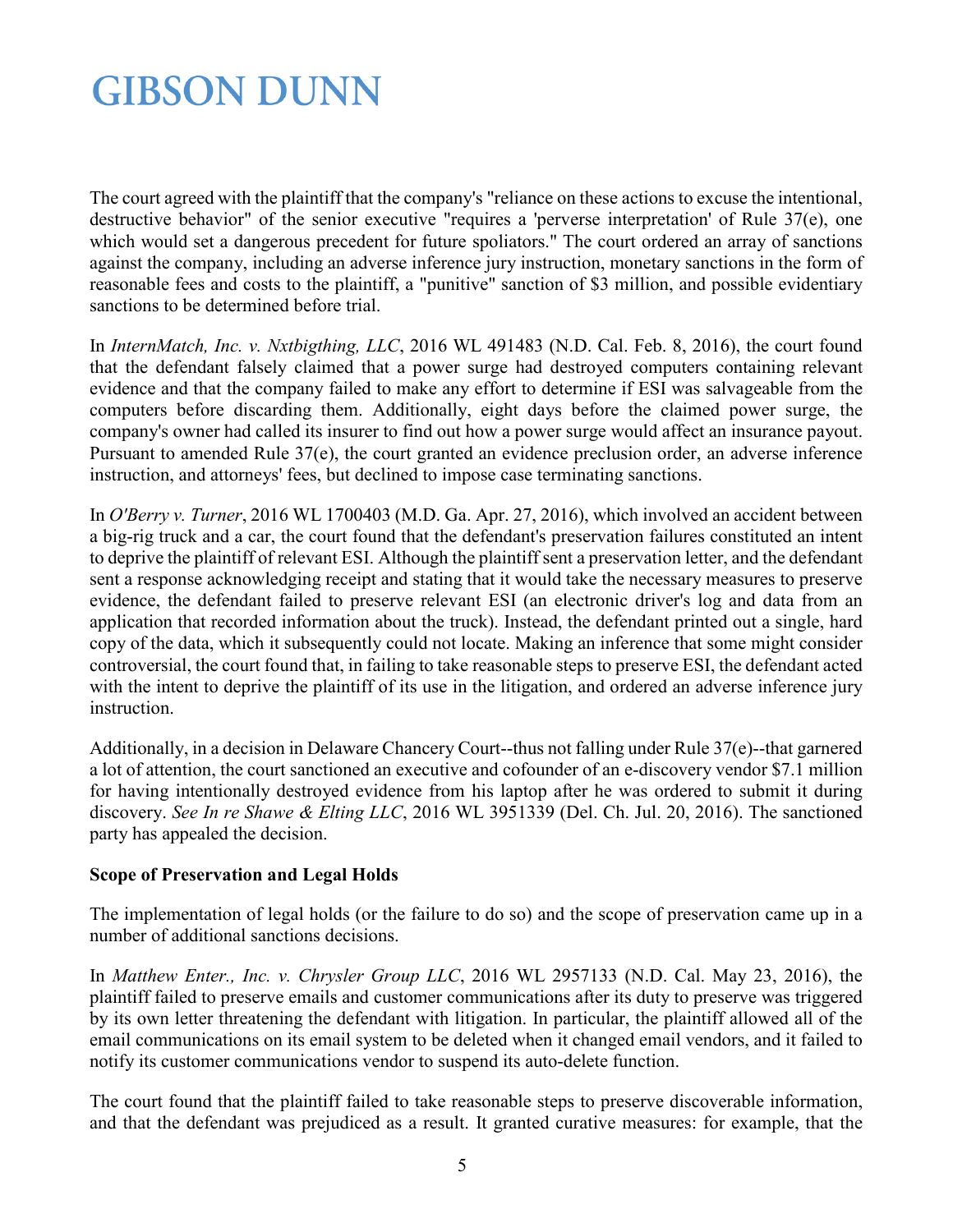defendant could present evidence and argument regarding the spoliation. But the court denied the requested sanction of evidence preclusion because it "would effectively decide the case," finding that absent an intent to deprive this would be an excessive and inappropriate remedy.

*Security Alarm Fin. Enters. v. Alarm Protection Tech. Alaska, LLC*, Case No. 3:13-cv-00102-SLG (D. Alaska Dec. 6, 2016), addressed the scope of the preservation with respect to call recordings. The case involved disputes between two alarm companies. The defendant, APT, alleged in counterclaims that the plaintiff, SAFE, defamed APT and interfered with APT's contractual relationships with its customers in telephone calls with consumers. SAFE had recorded all of the calls that came into its call center. After the litigation commenced, however, it allowed all but a sample of those call recordings (largely favorable to SAFE) to be overwritten pursuant to its ordinary database overwriting process.

The court held that SAFE had a duty to preserve all the call recordings, and to suspend any routine disposal of them. The court found it particularly troubling that SAFE had allowed almost all of the recordings to be destroyed after the litigation had commenced, when SAFE was on actual notice of the potential relevance of the recordings. The court imposed several sanctions pursuant to amended Rule 37(e)--including attorneys' fees, prohibiting SAFE from introducing into evidence its favorable call recordings, and a jury instruction that SAFE was under a duty to preserve the call recordings and that it failed to do so. The court did not impose the most serious sanctions available under Rule 37(e), such as entry of judgment or an adverse inference jury instruction, because it did not find that SAFE had acted with the intent to deprive APT of the evidence.

Additional cases involved parties' failure to implement a legal hold and preserve documents after a duty to preserve had been triggered. In *McQueen v. Aramark Corp.*, 2016 WL 6988820 (D. Utah Nov. 29, 2016), the court imposed sanctions due to the defendant's failure to implement a legal hold, resulting in the destruction of relevant documents, despite having received a preservation letter. In *McQueen*, the plaintiff sent a preservation letter in August 2014 notifying the defendant that litigation was imminent and that documentation related to the death of a construction worker should be preserved.

Nevertheless, the defendant did not notify its employees of a legal hold until over a year later, in December 2015, well after the litigation had commenced. As a result, relevant maintenance work orders were destroyed pursuant to the defendant's regular document destruction procedures. The court found that sanctions were appropriate under Rule 37(e), ordering that the plaintiff would be permitted to present evidence to the jury regarding the spoliation and to argue any inferences it wants the jury to draw and also awarding attorneys' fees and costs.

In *Cohn v. Guaranteed Rate, Inc.*, 2016 WL 7157358 (N.D. Ill. Dec. 8, 2016), the plaintiff deleted relevant emails before commencing litigation, but after having communicated on a number of occasions her intent to bring suit and after having retained counsel. The court found that these communications and her retention of counsel had triggered the duty to preserve, which the plaintiff had violated by subsequently deleting relevant emails. The court ordered sanctions allowing the defendant "full access" to the plaintiff's personal Gmail account, with the possibility of an adverse inference jury instruction if such access to the plaintiff's email account did not ameliorate the harm from the destruction.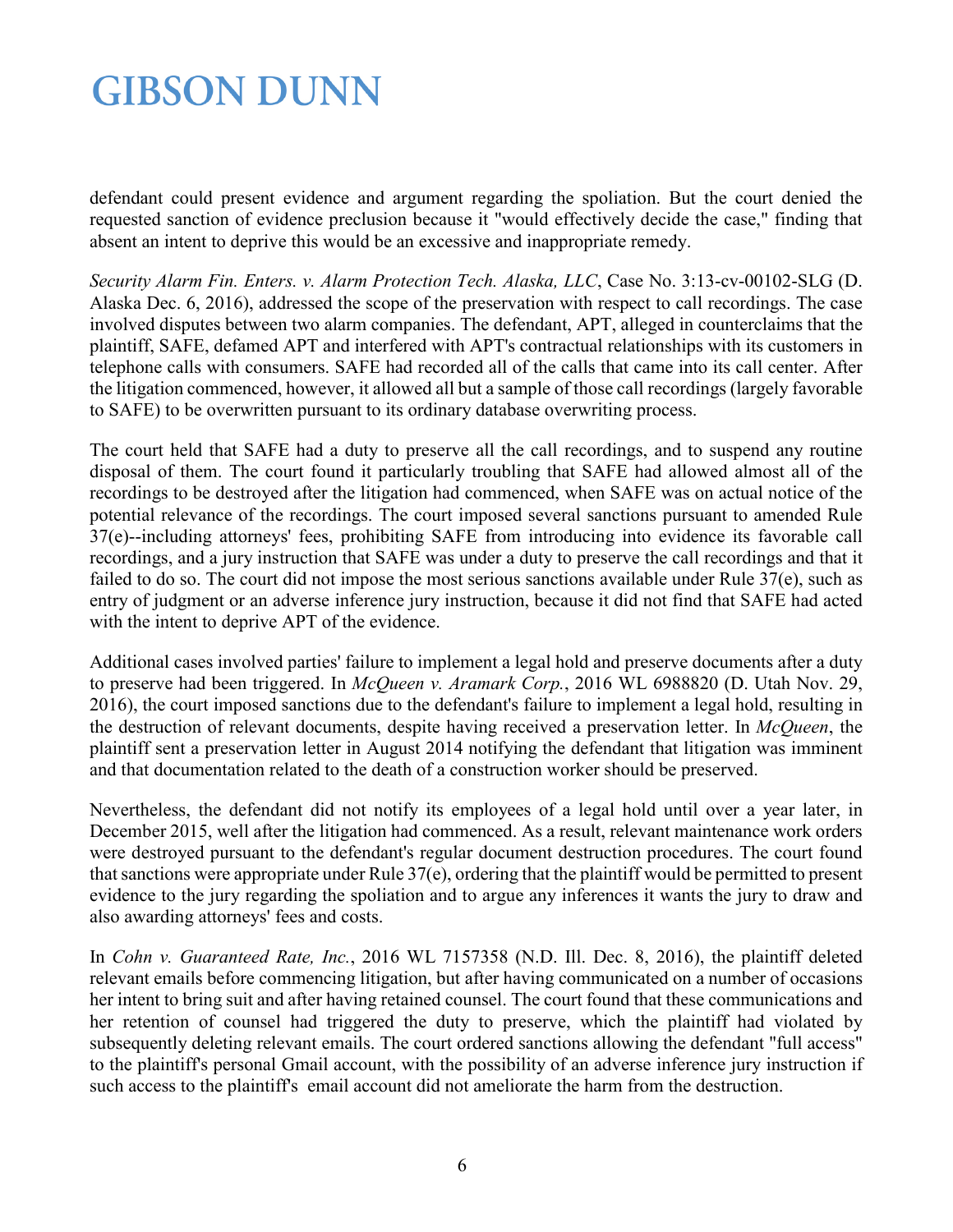#### <span id="page-6-0"></span>**Text Messages and Mobile Devices**

Continuing a trend over the past few years, text messages and mobile devices were often the subject of sanctions decisions in 2016. For example, deleted text messages were the subject of the sanctions decision in *Nuvasive, Inc. v. Madsen Med., Inc.,* 2016 WL 305096 (S.D. Cal. Jan. 26, 2016). In *Living Color Enters., Inc. v. New Era Aquaculture, Ltd.*, 2016 WL 1105297 (S.D. Fla. Mar. 22, 2016), the defendant failed to preserve discoverable text messages on his cell phone but the court decided not to impose sanctions, finding no loss of important text messages and no prejudice to the plaintiff.

In *Keim v. ADF Midatlantic, LLC*, 2016 WL 7048835 (S.D. Fla. Dec. 5, 2016), the plaintiff failed to preserve relevant text messages on his cell phone, but the court found that he deleted the messages before a duty to preserve arose, and thus denied the motion for sanctions under Rule 37(e).

In *Schaffer v. Gaither*, 2016 WL 6594126 (W.D. N.C. Sept. 1, 2016), the plaintiff lost relevant text messages after the time when the court found that the duty to preserve was triggered. The plaintiff presented unrefuted evidence, however, that the text messages were lost when she dropped the cell phone on which her texts were stored, and that she had to turn in the phone and the SIM card to her insurer to support an insurance claim. Consequently, the court could not find that the text messages were destroyed with the intent to deprive and denied the defendant's motion for case terminating sanctions, but left open the possibility of remedial measures.

By contrast, in *First Fin. Sec., Inc. v. Freedom Equity Group, LLC*, 2016 WL 5870218 (N.D. Cal. Oct. 7, 2016), the court awarded an adverse inference jury instruction for the deletion of discoverable text messages. In *Stinson v. New York City*, 2016 WL 54684 (S.D.N.Y. Jan. 5, 2016), the court awarded an adverse inference jury instruction for failing to institute a litigation hold to preserve relevant text messages for the first three years of litigation and then failing to enforce the hold or collect relevant cell phone data once it was in place.

And in *Timms v. LZM, LLC*, 2016 WL 3611550 (5th Cir. Jul. 05, 2016), the Fifth Circuit affirmed the trial court's award of case terminating sanctions and attorneys' fees after the plaintiff produced her cell phone pursuant to a court order, but had removed relevant text messages and a messaging app from the device.

### <span id="page-6-1"></span>**Proportionality and Amended Rule 26(b)(1)**

As former Magistrate Judge Paul Grewal observed in an opinion last January, "Proportionality in discovery under the Federal Rules is nothing new." *Gilead Sciences, Inc. v. Merck & Co.*, 2016 WL 146574 (N.D. Cal. Jan. 13, 2016). Before the December 2015 rule amendments, Rule  $26(b)(2)(C)(iii)$ allowed a court to limit discovery on proportionality grounds, and set forth proportionality factors, but this provision was relatively buried in Rule 26. The rule amendments elevated proportionality to Rule  $26(b)(1)$ 's definition of the scope of permissible discovery. When the amendments took effect in December 2015, one might have wondered whether this mere elevation of proportionality would substantially change discovery in the federal courts.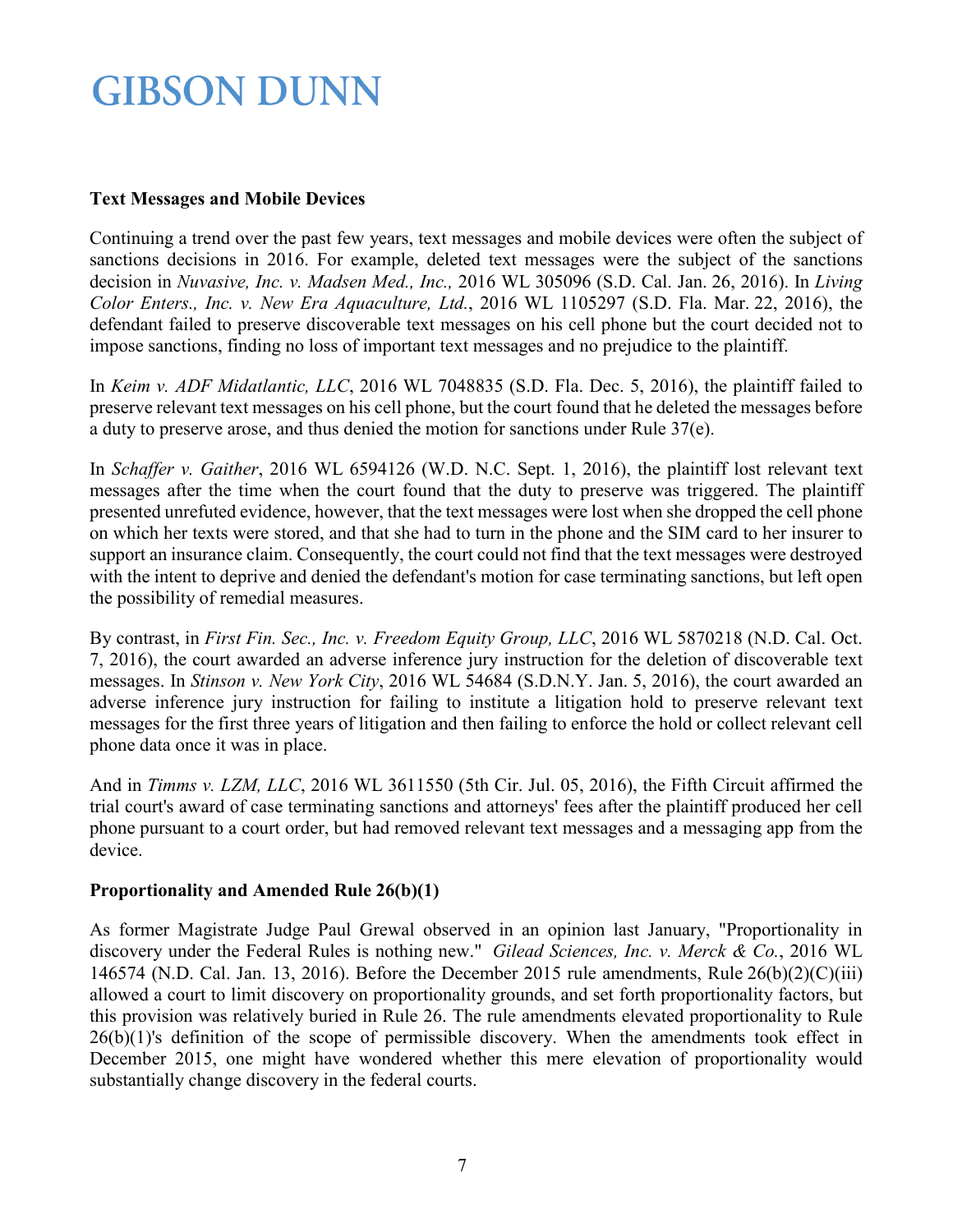### *Change in Mindset and Legal Framework*

After a full year, it is apparent that courts have often applied the amended rule to limit discovery. Chief Justice Roberts commented in his 2015 Year-End Report that the amended Rule 26(b)(1) "crystalizes the concept of reasonable limits on discovery through increased reliance on the common-sense concept of proportionality[.]" Courts have heeded this guidance: "As the Chief Justice's comments highlight, a party is not entitled to receive every piece of relevant information." *In re Takata Airbag Prods. Liab. Litig.*, 2016 WL 1460143, at \*2 (S.D. Fla. Mar. 1, 2016).

Indeed, Judge Grewal's opinion in *Gilead Sciences* explained that the framework of discovery had changed: "No longer is it good enough to hope that the information sought might lead to the discovery of admissible evidence. . . . Instead, a party seeking discovery of relevant, non-privileged information must show, before anything else, that the discovery sought is proportional to the needs of the case." *Gilead Sciences,* 2016 WL 146574 at \*2.

#### *Scope of Discovery Limited*

In 2016, a substantial number of courts applied the amended rule to limit the scope of discovery.

For example, in *In re Bard IVC Filters Prods. Liab. Litig.*, 317 F.R.D. 562 (D. Ariz. 2016), the court emphasized that under the amended rule, discoverable information must be "relevant to any party's claim or defense," and not merely "reasonably calculated to lead to admissible evidence" as was understood (or misunderstood) under the old rule. The plaintiff had requested all communications between the defendant's 18 foreign subsidiaries and foreign regulators, despite evidence that the defendant's domestic operations handled most communications with both U.S. and foreign regulators. The court denied the plaintiff's motion to compel, finding the requested discovery not proportional to the needs of the case. The court concluded that "mere conjecture as to possible information's relevance is not enough for discovery" and that plaintiff had merely demonstrated that the discovery was "more hope than likelihood."

The court in *Noble Roman's, Inc. v. Hattenhauer Distrib. Co.*, 314 F.R.D. 304 (S.D. Ind. 2016), also relied on the amended rule to deny the defendant's requested discovery of 23 "wide-ranging" categories of documents from the plaintiff's "major shareholder." The court explained its view that the amended rule's purpose was "to rein in popular notions that anything relevant should be produced and to emphasize the judge's role in controlling discovery. . . . And, once again, the changes were designed to protect against over-discovery and to emphasize judicial management of the discovery process, especially for those cases in which the parties do not themselves effectively manage discovery."

### *Relevance Not Enough*

The court in *Noble Roman's* also noted that although the defendant "beats the drum of relevancy . . . [t]hat's not good enough" because the defendant made no effort to "demonstrate that the discovery is in any way proportional to the needs of this case." Calling the requests "discovery run amok," the court held the requested discovery was "too far afield from the contested issues in this case."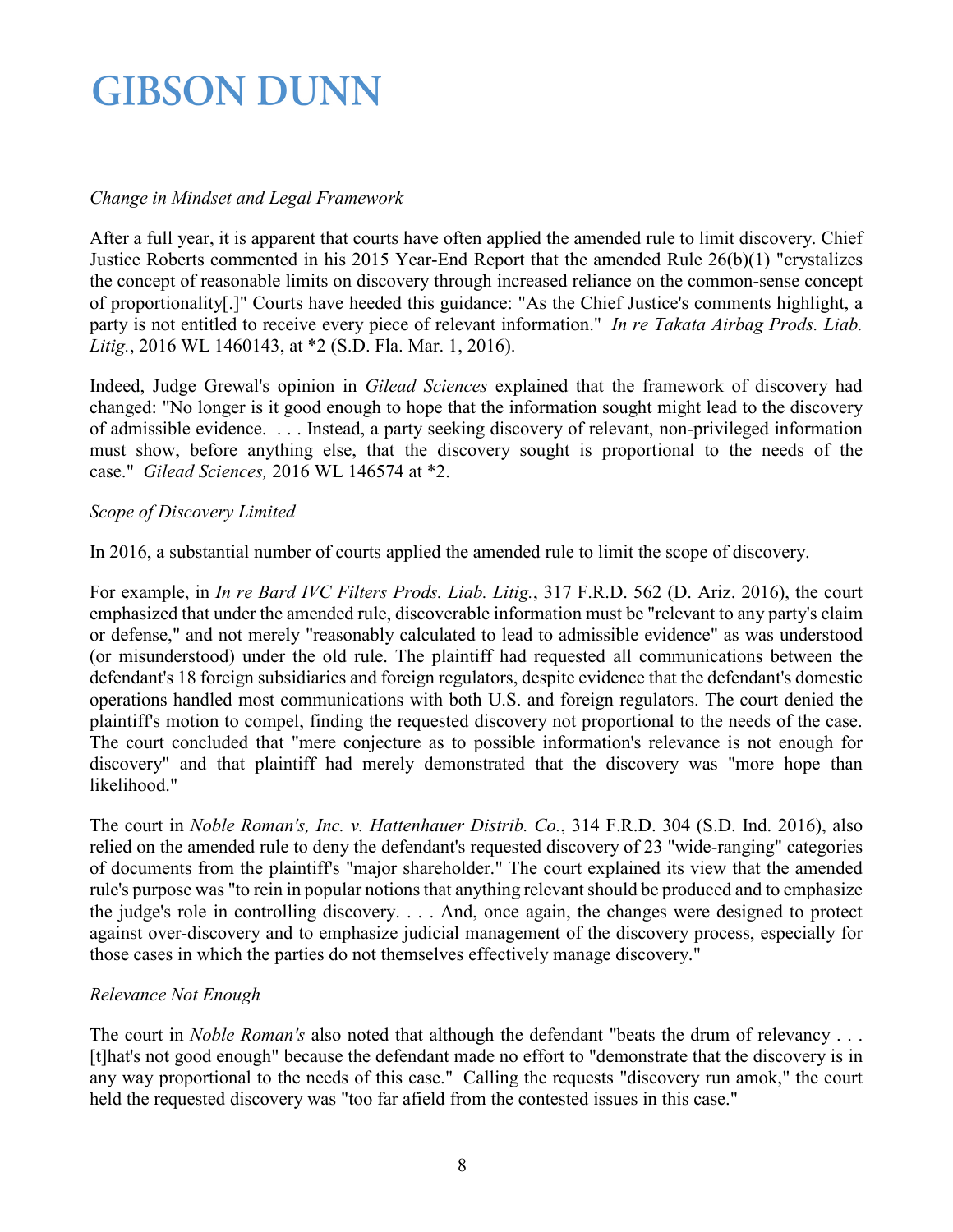The court in *Armstrong Pump, Inc. v. Hartman*, 2016 WL 7208753 (W.D.N.Y. Dec. 13, 2016), viewed the Chief Justice's instruction to "engag[e] in early and effective case management" as an invitation to "discourage discovery overuse" from "the earliest stages of a case." In denying, with limited exceptions, plaintiff's motion to compel, the court considered the prior six years' of discovery, the millions of pages already produced, and the dozen depositions taken, and determined that discovery had "reached the point of diminishing returns." The court concluded that further discovery would not be proportional to the needs of the case, although it did allow the plaintiff "one very narrow path to a limited, and final, production."

### *Particularity Required*

In the employment discrimination case *Odeh v. Baton Rouge*, 2016 WL 1254361 (M.D. La. Mar. 29, 2016), the plaintiff sought the production of his entire email inbox on the defendant's information system, downplaying any burden concerns. In response, the defendant contended that "reviewing all 64,685 emails would be unduly burdensome considering Plaintiff has not shown how his entire email inbox from 2001 until 2014 is relevant or proportional to the needs of the case." The court agreed, explaining that the plaintiff had failed to show how all of his emails from a 13-year period would be "relevant and discoverable." The court criticized the plaintiff for failing to request information with "reasonable particularity," noting that "an email inbox, in general, has little relevance. Instead, it is the information and communications contained within those emails that may be relevant."

### *Burdensome and Speculative Discovery Disallowed*

Courts in 2016 also relied on proportionality to disallow discovery that was deemed to be unduly expensive or speculative. In *Elkharwily v. Franciscan Health Sys.*, 2016 WL 4061575 (W.D. Wash. July 29, 2016), the court determined that the defendant did not need to pay for the costly restoration of backup tapes where "Plaintiff ha[d] not exhausted more easily accessible information and ha[d] not identified what kind of material Plaintiff believes will be found on the backup tapes, so compelling production of archive emails amounts to an extremely expensive fishing expedition."

In finding no good cause to order production, the court pointed out that the plaintiff had not "name[d] individuals that Plaintiff believes exchanged emails about Plaintiff, nor does Plaintiff describe suspected content of the emails. Plaintiff does not even represent with any surety that responsive emails exist. Because Plaintiff has not met his burden for good cause, compelling production of the discovery at expense to Defendant is not warranted." Instead, the court ordered the defendant to make information from the tapes accessible only if the plaintiff paid for the restoration.

Likewise, in *Hespe v. City of Chicago*, 2016 WL 7240754 (N.D. Ill. Dec. 15, 2016), the court refused to order the forensic inspection of the employee plaintiff's electronic devices because the defendant had "not demonstrated that the contents of plaintiff's devices are likely to go to the heart of this case." Plaintiff had produced hundreds of emails and text messages in support of her charge of sex discrimination. Later, her mother produced thousands of additional text messages that the plaintiff had given to her because she lacked sufficient space on her own computer.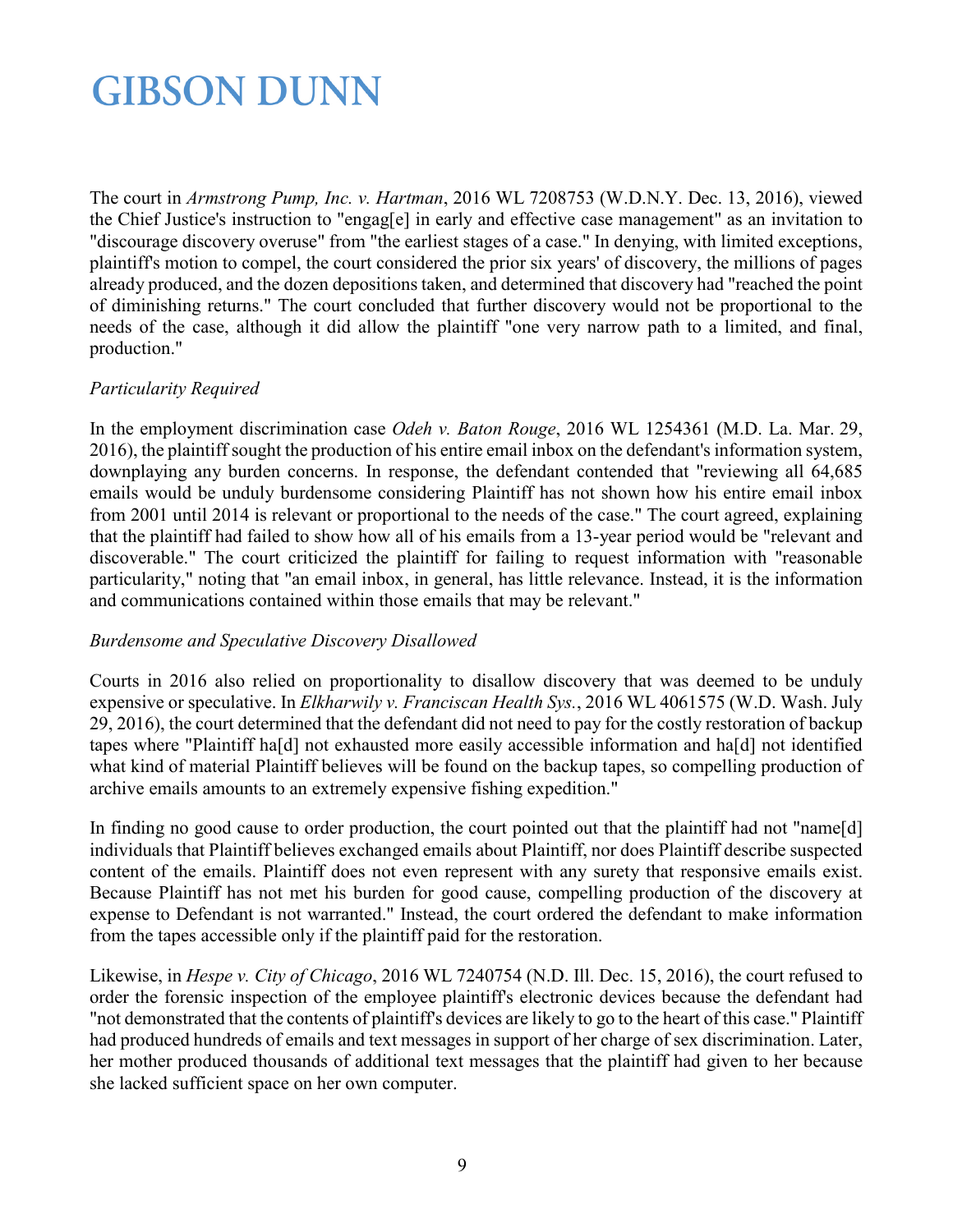Defendant claimed that this showed a deficient search and collection by the plaintiff and requested a forensic inspection of all of plaintiff's devices. The court agreed with the plaintiff that the extraordinary privacy intrusion of such inspection was not proportional to the needs of the case. Calling the defendant's request "generic" and of an "apparently inconclusive nature," the court concluded the request "is closer to a blind attempt to find something useful . . . than to a request to search devices that have been shown to contain information" necessary to resolve the case.

#### *Proportionality Applied to Third-Party Discovery*

And in *Hahn v. Hunt*, 2016 WL 1587405 (E.D. La. Apr. 20, 2016), the court applied these principles to limit discovery from a third party, explaining that "although the parties' resources appear more or less equivalent, [the subpoena target] is not a party to this action" and "[t]he potential for burden, annoyance and oppression appears substantial, in light of the vast scope of the discovery requests." After balancing the factors, the court granted the third party's motion to quash the deposition subpoena and limited the document subpoena to information with direct relevance to the claims and defenses in the litigation.

#### *Expenses Not the Only Proportionality Factor*

Courts in 2016 did not always apply the proportionality factors of amended Rule 26(b)(1) to limit discovery, of course. In some cases, courts pointed to proportionality factors that countervailed the expenses involved.

For example, in *Mitchell v. Reliable Sec., LLC*, 2016 U.S. Dist. LEXIS 76128 (N.D. Ga. May 24, 2016), for example, the defendant refused the plaintiff's request to produce documents, including email and Excel spreadsheets, in native format because the defendant could save "approximately \$3,000" by converting all file formats to PDF, and the case was worth, in its opinion, "likely less than \$10,000." But the defendant failed to explain to the court "the reason for the additional costs" of native production, leaving the court "at a loss to understand why the production of native documents is more costly than production of PDF files."

The court ordered the defendant to comply with the plaintiff's requested production format despite the claimed increased cost, explaining that "the public value of allowing a civil-rights plaintiff opportunity to access information relevant and quite possibly necessary to her pregnancy-discrimination suit far outweighs the asserted \$3,000 cost." The court concluded with a threat that a failure to comply within 14 days "may result in sanctions, which could include the striking of pleadings."

In *Wagoner v. Lewis Gale Med. Ctr., LLC*, 2016 WL 3893135 (W.D. Va. July 14, 2016), a wrongful termination suit, the plaintiff sought discovery from his two former supervisors over a four-month period. The defendant argued that the search was unduly burdensome, requiring that it hire a third-party vendor to search its email archive because its active email system stored some emails for only three days, "making it costly to produce relevant e-mails when faced with a lawsuit."

These arguments and the \$70,000 price tag defendant asserted for the collection, review, and production did not impress the court. It responded that "[p]roportionality consists of more than whether the particular discovery method is expensive." In granting plaintiff's motion, the court found the requested discovery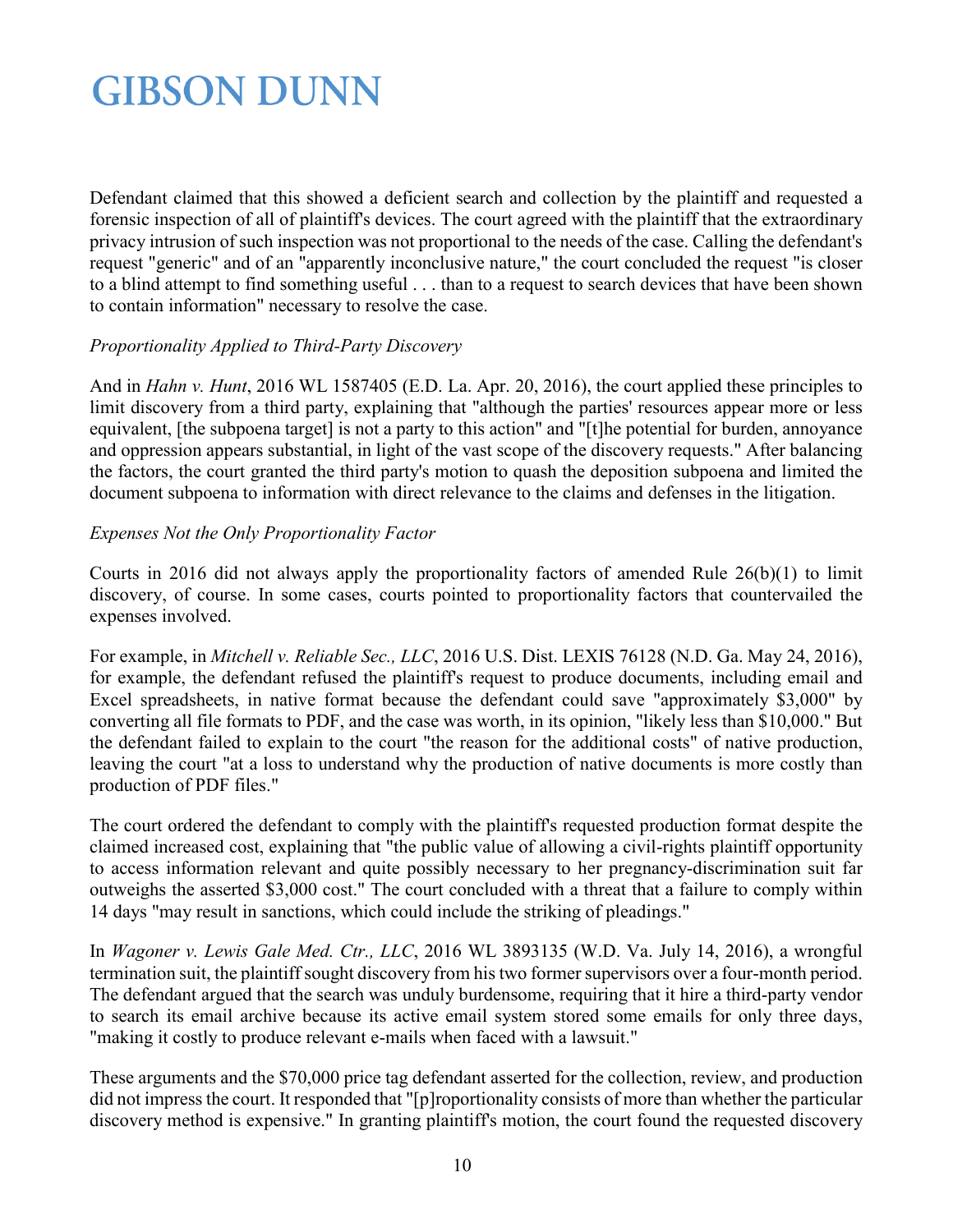proportional to the needs of the case "in light of the limited request, restricted by custodian, search terms, and time period."

Finally, in *First Niagara Risk Mgt., Inc. v. Folino*, 317 F.R.D. 23 (E.D. Pa. 2016), the court granted the plaintiff bank's motion to compel further searches and production from the personal and business electronic devices of the defendant, the bank's former Vice-President and Regional Director. Other evidence in the case indicated that the defendant had breached his non-compete and non-solicitation agreement with the bank. Although the court agreed the burden on defendant was "substantial," "[w]eighing these factors makes clear that the potential harm [plaintiff's] discovery requests may impose on [defendant] does not outweigh the presumption for disclosure of those requests."

Accordingly, thanks to amended Rule 26(b)(1), proportionality was a major issue in many cases in 2016. We expect 2017 will see further development and application of the proportionality factors as courts continue to interpret the amended rule.

### <span id="page-10-0"></span>**Cost Shifting**

At least two courts issued noteworthy e-discovery cost-shifting decisions in 2016.

In *Wagoner v. Lewis Gale Med. Ctr., LLC*, cited above, the court denied the defendant's request for costshifting. The court's analysis turned on whether the defendant had proven that its email was "inaccessible"--*i.e.*, whether it had to be "restored, de-fragmented, or reconstructed." The court found the defendant had not met this burden, and refused to shift costs. The court reasoned that the defendant had chosen an information system that made it "costly to produce relevant e-mails when faced with a lawsuit," and should bear the costs of that choice.

By contrast, in *Elkharwily v. Franciscan Health Sys.*, 2016 WL 4061575 (W.D. Wash. Jul. 29 2016), the court ruled that the plaintiff who sought production of the defendant's email had to pay any costs of retrieving, restoring and reviewing email back-up tapes. The defendant had chosen to implement an email retention system that only preserved emails on backup tapes. The plaintiff argued that the defendant should be "at fault" and bear the cost of retrieving the emails because the defendant was on notice of the plaintiff's litigation before the emails were moved to the back-up tapes, and that the defendant should have preserved the emails in a readily-searchable format.

The court rejected these arguments, calling the plaintiff's "blame-shifting" "unpersuasive." The court's reason for imposing the costs of any email collection on the plaintiff were that that the plaintiff had failed to prove that there were any responsive emails on the back-up tapes, and the defendant should not be required to expend the estimated 1,400 hours of labor and \$157,000 in costs to restore emails without any such proof.

### <span id="page-10-1"></span>**Cooperation in E-Discovery**

When the 2015 amendments to the Federal Rules of Civil Procedure went into effect, Supreme Court Chief Justice Roberts noted in his 2015 Year-End Report on the Federal Judiciary that Rule 1 had "been expanded by a mere eight words, but those are words that judges and practitioners must take to heart." In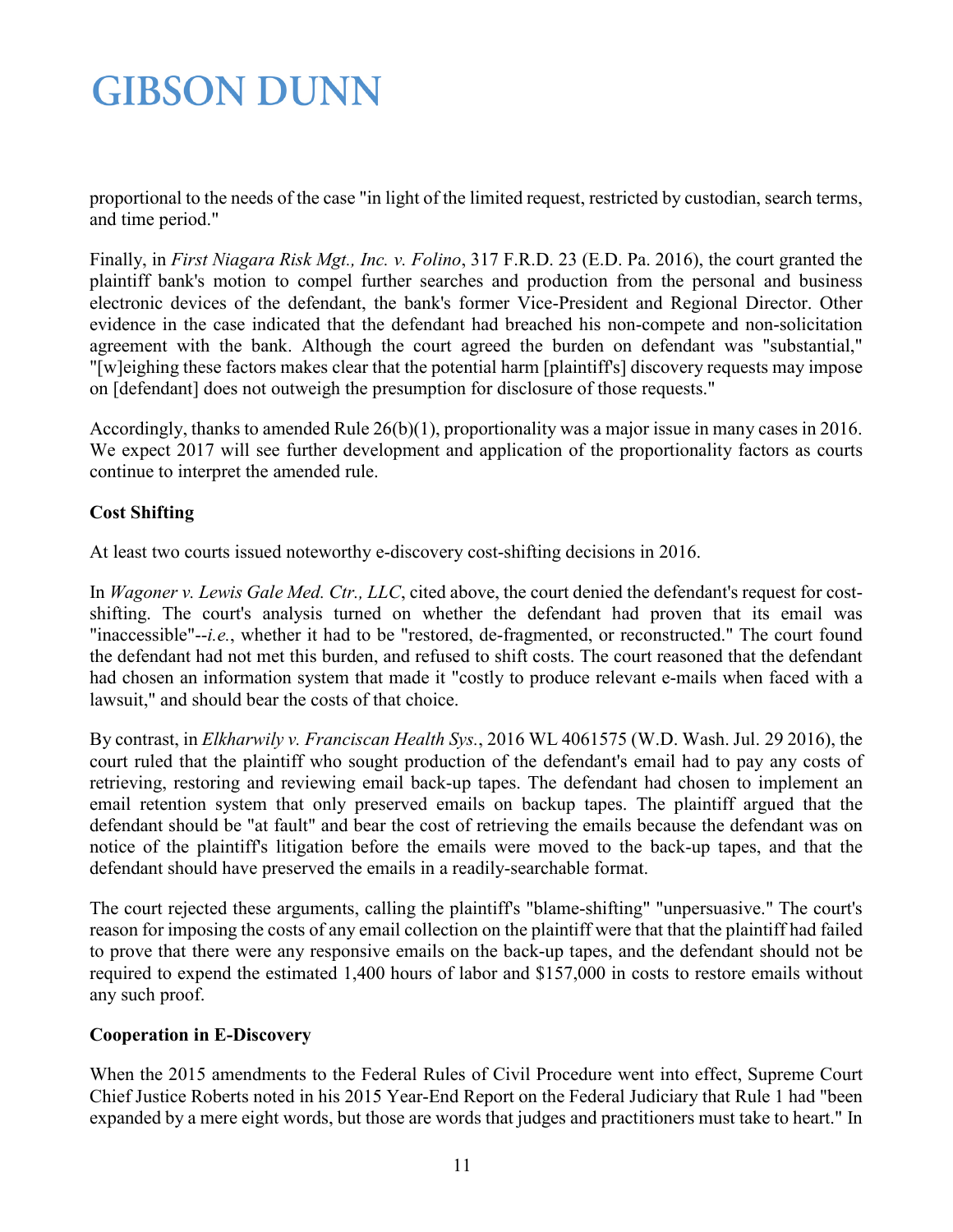particular, the amendment added the words "and employed by the court and parties" to the existing language of Rule 1 that the Federal Rules of Civil Procedure "should be construed and administered to secure the just, speedy, and inexpensive determination of every action and proceeding."

The Advisory Committee Note emphasizes that, under the amended rule, "the parties share the responsibility to employ the rules" to secure the "just, speedy, and inexpensive determination" of every action. The Note also states that "discussions of ways to improve the administration of civil justice regularly include pleas to discourage over-use, misuse, and abuse of procedural tools that increase cost and result in delay." Although a proposed explicit requirement of "cooperation" was dropped from the final rule amendment, the Advisory Committee Note states that "[e]ffective advocacy is consistent with- -and indeed depends upon--cooperative and proportional use of procedure." The Note is careful to point out, though, that the amendment "does not create a new or independent source of sanctions."

Courts in 2016 referred to amended Rule 1 in addressing lawyers' cooperation--or lack thereof--in the discovery process. In *Blake v. Batmasian*, 2016 WL 4618931 (S.D. Fla. Sept. 2, 2016), the court was presented with "a plethora of discovery motions, responses, replies and notices which are too numerous to account" and held multiple, lengthy discovery hearings. Moreover, the court observed that the "obvious animus" among the parties and their counsel "has made the discovery process unnecessarily combative, excessively litigious, and wasteful of the Court's limited judicial resources." In response, the court further stated that the amendment to Rule 1 "makes crystal clear" lawyers' obligation "to cooperate and control the expense of litigation." The court further stated that "[t]his Court takes the amendments to the Federal Rules of Civil Procedure seriously and demands that counsel also take them seriously." Similarly, in *Kissing Camels Surgery Ctr., LLC v. Centura Health Corp.*, 2016 WL 277721, at \*1 (D. Colo. Jan. 22, 2016), the court--also referring to Justice Roberts' report--noted that "the amendment to Rule 1 underscores that lawyers and the court have an affirmative duty work together."

In *In re Takata Airbag Prods. Liab. Litig.*, 2016 WL 1460143 (S.D. Fla. Mar. 1, 2016), the court also cited Justice Roberts' 2015 Year-End Report, which stated that "for the lawyers, most will readily agree- -in the abstract--that they have an obligation to their clients, and to the justice system, to avoid antagonistic tactics, wasteful procedural maneuvers, and teetering brinksmanship…. The test for plaintiffs' and defendants' counsel alike is whether they will affirmatively search out cooperative solutions, chart a cost-effective course of litigation, and assume shared responsibility with opposing counsel to achieve just results."

Lawyers' refusal to work with one another in discovery became an issue in *Pyle v. Selective Ins. Co. of Am.*, 2016 WL 5661749 (W.D. Pa. Sept. 30, 2016). There, the requesting party refused to discuss with the responding party search terms to locate documents responsive to its document requests. The court stated that the requesting party's refusal to discuss search terms "borders on the incomprehensible." "Among the items about which the court expects counsel to reach practical agreement without the court having to micro-manage e-discovery are search terms, date ranges, key players and the like." The court therefore issued an order compelling the requesting party to confer and reach an agreement on search terms.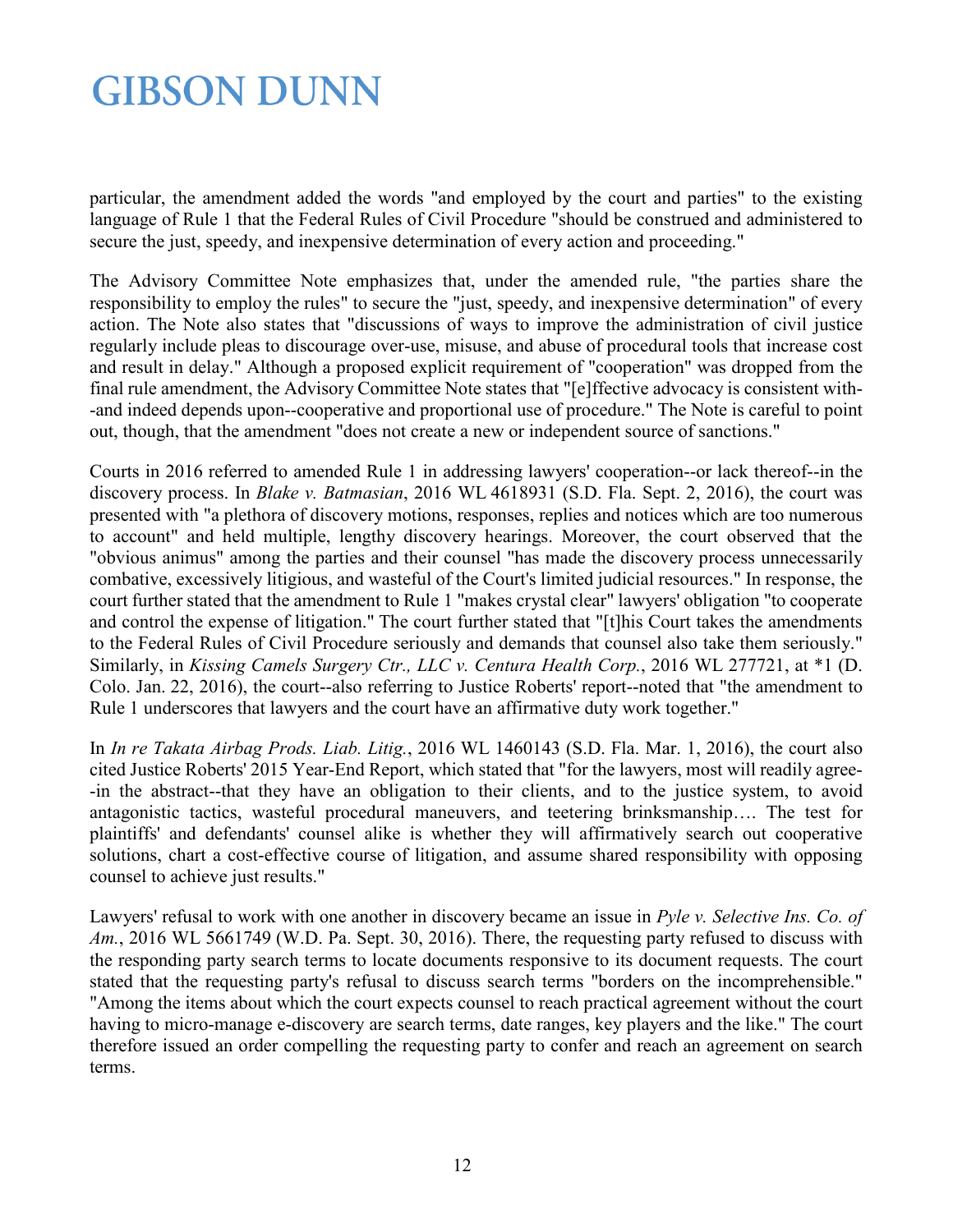A similar issue arose in *Venturedyne, Ltd. v. Carbonyx, Inc.*, 2016 WL 6694946 (N.D. Ind. Nov. 15, 2016). The parties began to meet and confer over document requests, but the defendant cut off contact in the midst of whittling down a list of search terms. In the ensuing dispute, the court refused to edit the list of terms any further. Noting that "the better solution" was mutual agreement, the court found that the defendants had already squandered their opportunity to propose a narrower set of search terms by abandoning negotiations that "appeared to be making progress." The parties' inability to work together was likely costly for the defendants, as the court ordered them to use 78 search terms that the plaintiffs requested.

### <span id="page-12-0"></span>**Ethics in E-Discovery**

Several 2016 decisions reflect ethical issues in e-discovery. *In re Eisenstein*, Case No. SC95331, slip op. (Mo. Apr. 5, 2016), for example, involved an attorney's use of electronically stored information that his client had obtained illegally. The attorney's client, the husband in a divorce case, had improperly obtained access to his estranged wife's personal email account and took various documents, including a list of direct examination questions the wife's attorney had sent her in preparation for trial.

The husband's attorney sought to use the illegally acquired evidence at trial, and claimed that doing so was proper because he did not use illegal means to obtain the evidence--rather, his client had done so. The Supreme Court of Missouri held that the attorney had violated a number of ethical rules and engaged in conduct involving dishonesty, fraud, deceit, or misrepresentation. It suspended the attorney indefinitely, with leave to reapply for admission to the bar only after six months.

The court in *Arrowhead Capital Fin. v. Seven Arts Ent*., No. 14 Civ. 6512 (KPF), 2016 U.S. Dist. LEXIS 126545 (S.D.N.Y. Sept. 16, 2016), also imposed sanctions against an attorney for alleged misconduct in e-discovery. Specifically, the attorney had forwarded electronically stored information collected by his client to the opposing party without reviewing the documents, designating them all as confidential.

The court found that the attorney had abdicated his duty to supervise the document search, review, and production. The attorney also had made untimely and improper objections to the plaintiff's discovery requests, amplified his client's production with non-responsive documents, and simultaneously refused to produce obviously responsive documents. The court called the attorney's misconduct "as deep as it is wide" and issued severe sanctions against him and his client, including spoliation instructions, issue preclusion, a contempt finding, and attorneys' fees.

*Oracle Am., Inc. v. Google Inc*., No. C 10-03561 WHA (N.D. Cal. Sept. 27, 2016), arises from the plaintiff's motion for a new trial in a copyright infringement case in which the jury found that the defendant's alleged infringement constituted fair use. The plaintiff's motion accused the defendant of withholding key evidence in discovery, creating the misimpression that the defendant had completely concealed a project. To the contrary, the defendant had in fact had produced numerous documents in a timely fashion about the project.

The plaintiff's counsel was compelled to acknowledge their legal team never reviewed those documents before trial. The court stated that it was "disappointed" that the plaintiff had created a misimpression regarding the defendant's discovery conduct, and said that the plaintiff's failure to review and introduce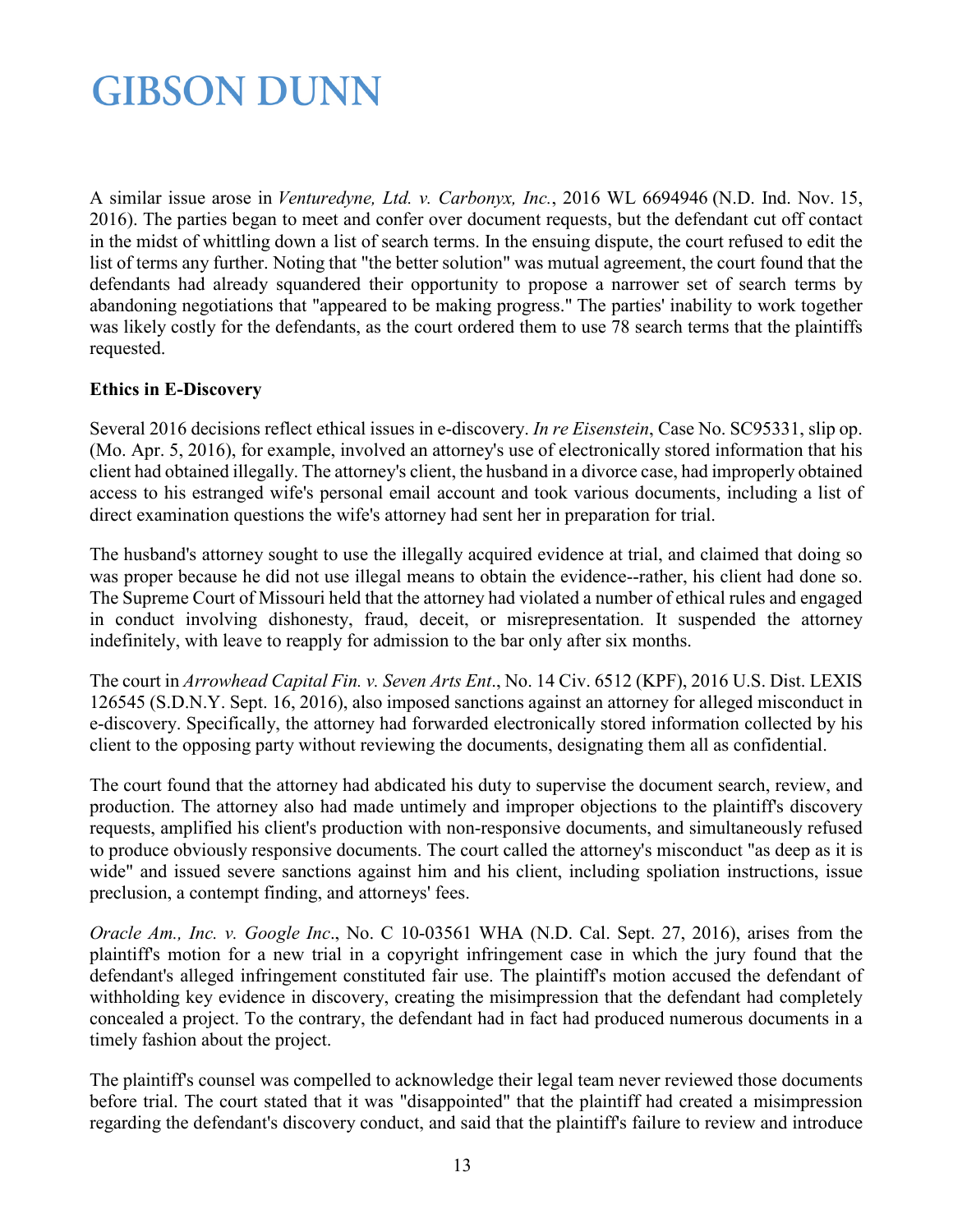those documents into evidence was "its own fault." Accordingly, the court rejected the plaintiff's argument that the defendant had engaged in discovery misconduct as a basis for the plaintiff's request for a new trial.

Similarly, in *Fulton v. Livingston Fin., LLC*, 2016 WL 3976558 (W.D. Wash. Jul. 25, 2016), the court derided an attorney's reliance in a brief on pre-amendment case law applying outdated standards regarding the scope of discovery, calling it "inexplicable" and "inexcusable" because of the "dramatic change[s]" to Rule  $26(b)(1)$ .

The court imposed monetary sanctions and ordered the attorney to provide the "offending brief" to senior members of his firm, explaining that the court was "entering sanctions … for quoting provisions of the civil rules that are badly out of date, and also [for] making direct misrepresentations to the court." In addition, the court ordered that if a federal court sanctioned or even threatened to sanction counsel within the next five years, counsel must disclose and provide a copy of the court order and the offending brief to the court.

### <span id="page-13-0"></span>**Technology Assisted Review**

#### *Few Cases, But Significant Ones*

The year was relatively quiet with respect to cases dealing with technology assisted review ("TAR" aka predictive coding), but the three U.S. decisions issued were nevertheless significant. In two, the courts rejected the requesting party's motion to compel the responding party to use TAR. And in the third, the court rejected a post-production challenge to the responding party's use of TAR.

In *Hyles v. New York*, 2016 WL 4077114 (S.D.N.Y. Aug. 1, 2016), the court concluded that defendant New York City could not be required to use predictive coding, at least in the first instance, against its wishes. The court agreed with the plaintiff that, "in general, TAR is cheaper, more efficient and superior to keyword searching."

Nevertheless, the court cited Sedona Principle 6, which provides that "[r]esponding parties are best situated to evaluate the procedures, methodologies, and technologies appropriate for preserving and producing their own electronically stored information." The court suggested, however, that the answer could be different if the search term and manual review-based production were later found to be deficient.

The court concluded that while the plaintiff "may well be correct that production using keywords may not be as complete as it would if TAR were used, the standard is not perfection, or using the 'best' tool, but whether the search results are reasonable and proportional."

Similarly, in *In re Viagra (Sildenafil Citrate) Prods. Liab. Litig.*, Case No. 16-md-02691-RS (SK), slip. op. at 1-3 (N.D. Cal. Oct. 14, 2016), the court denied the requesting party's motion to require that the responding party use predictive coding. The responding party instead planned to employ an iterative search-term process, which it would test and validate through sampling.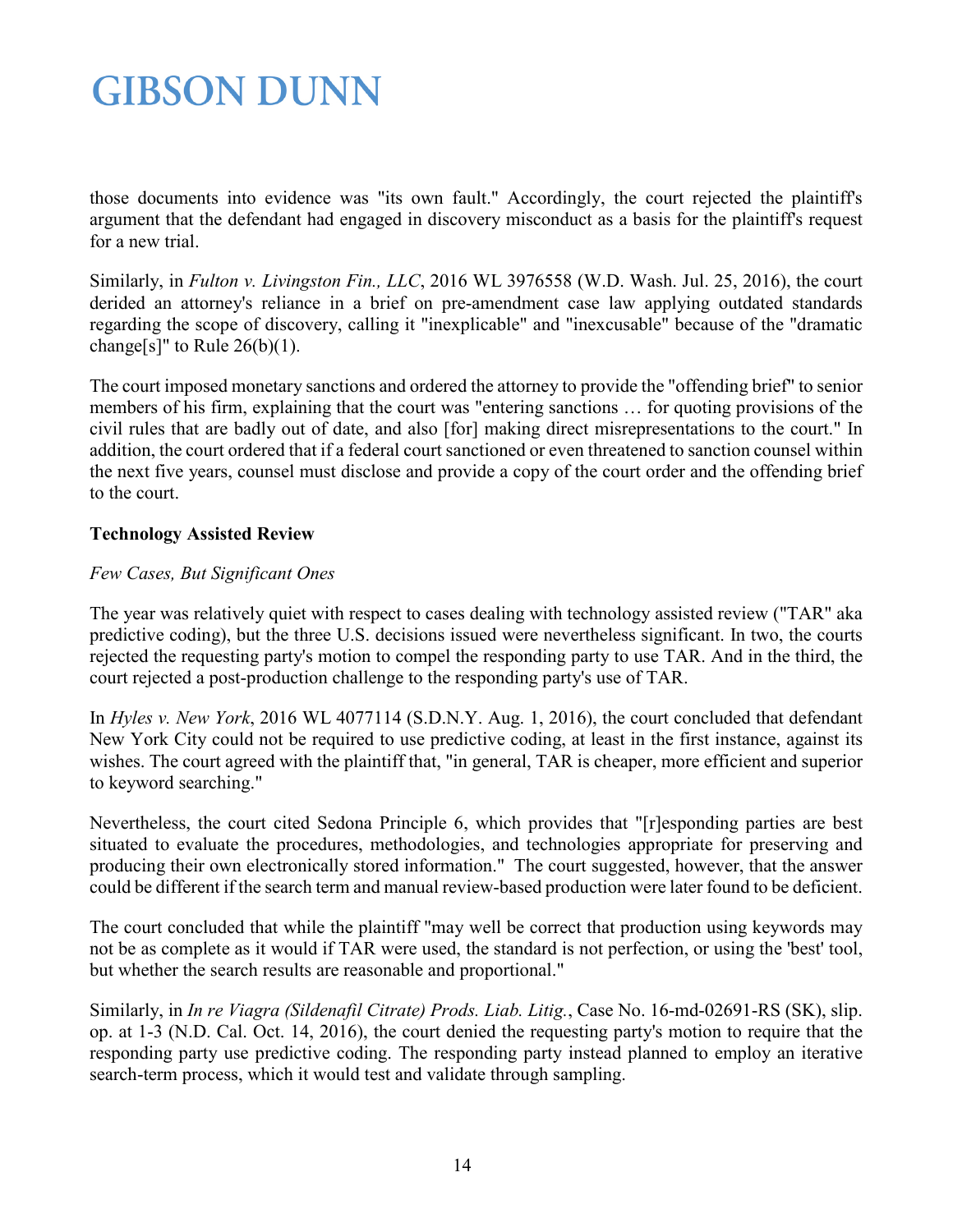Relying upon the reasoning of *Hyles*, the court held that it was not up to the court or the requesting party to force the responding party to use TAR when it preferred to use search terms. The court concluded that "[e]ven if predictive coding were a more efficient and better method, which [the responding party] disputes, it is not clear on what basis the Court could compel [the responding party] to use a particular [search method], especially in the absence of any evidence that [the responding party's] preferred method would produce, or has produced, insufficient discovery responses." The court therefore denied the motion, without prejudice to revisiting the issue if the requesting party later contended that the production was deficient.

In *Dynamo Holdings Lt. P'ship v. Comm'r of Internal Revenue*, No. 2685-11 (T.C. Jul. 7, 2016) ("*Dynamo Holdings II*"), the tax court addressed a post-production challenge to the sufficiency of a predictive coding process. The court had previously authorized the petitioners' use of predictive coding over the objection of respondent Commissioner of Internal Revenue. The parties then agreed to a predictive coding protocol in which the requesting party--*i.e.*, the Commissioner--trained the predictive coding tool. Nevertheless, the Commissioner was dissatisfied with the results. The Commissioner therefore sought to have the court order the responding party to start over with a manual review. The court denied the motion, holding that the responding party made a "reasonable inquiry" in using predictive coding and producing documents "that the algorithm determined was responsive[.]"

In particular, the court reasoned that the respondent's motion was "predicated on two myths." The first, according to the court, is the "myth of human review," *i.e.*, "that manual review by humans of large amounts of information is as accurate and complete as possible--perhaps even perfect--and constitutes the gold standard by which all searches should be measured." Citing studies, the court stated that "research shows that human review is far from perfect."

The second myth, according to the court, "is the myth of a perfect response." The court stated that the respondent was "seeking a perfect response, but our Rules do not require a perfect response." Specifically, in response to discovery requests, Tax Court Rule 70(f), which is analogous to Federal Rule of Civil Procedure 26(g), "requires the attorney to certify, to the best of their knowledge formed after a 'reasonable inquiry,' that the response is consistent with our Rules, not made for an improper purpose, and not unreasonable or unduly burdensome given the needs of the case." The court stated that "when the responding party is signing the response to a discovery demand, he is not certifying that he turned over everything, he is certifying that he made a reasonable inquiry and to the best of his knowledge, his response is complete."

The court concluded that "it is inappropriate to hold TAR to a higher standard than keywords or manual review." It concluded that "there is no question" that the responding party satisfied its production obligations in using predictive coding.

### *Foreign Adoption of Predictive Coding*

Courts in Ireland, England and Australia approved the use of predictive coding in 2016. In February 2016, the Irish Court of Appeal in *Irish Bank Resolution Corp. v. Quinn* upheld the 2015 decision of the Irish High Court granting a responding party's motion to use predictive coding over the requesting party's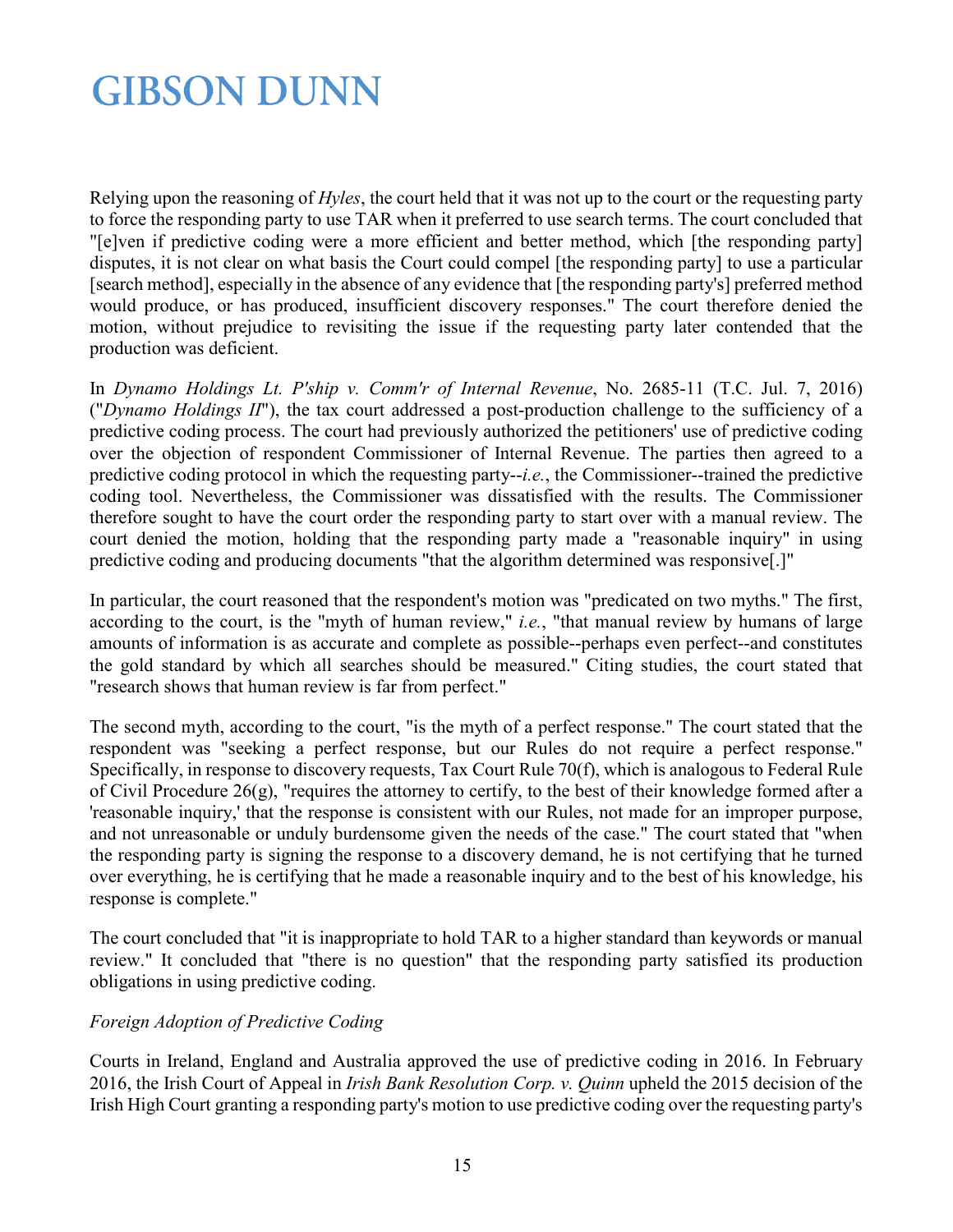objection. *See Irish Bank Resol. Corp. v. Quinn*, [2015] IEHC 175 (H. Ct.) (Ir.), upheld by the Irish Court of Appeal (*see Court of Appeal Approves use of TAR for Discovery*, McCann Fitzgerald (2016).

The English High Court in *David Brown v. BCA Trading*, [2016] EWHC (Ch) 1464 (Eng.), approved the use of predictive coding over the objection of the requesting party. And in *Pyrrho Investments Ltd. v. MWB Property Ltd.*, [2016] EWHC (Ch) 256 (Eng.), the parties jointly sought and obtained the approval of the English High Court to use predictive coding.

In Australia, the Federal Court of Australia in *Money Max v. QBE Ins. Group*, [2016] FCAFC 148 (7 November 2016) 3-4 (Austl.), issued the first decision of an Australian court addressing the use of predictive coding. The court ordered the responding party to provide several categories of information about its predictive coding process and for the parties to meet and confer about any disputes regarding the process. Soon thereafter, in *McConnell Dowell v. Santam Ltd,* [2016] VSC 734 (2 December 2016) (Austl.), the Supreme Court of Victoria issued another opinion approving the use of TAR, which the parties had agreed to use and a special discovery master had recommended to the court.

### <span id="page-15-0"></span>**Vendor Developments**

The pace of consolidation of large e-discovery service providers was unprecedented in 2016 compared to prior years.

The acquisitions and combinations were likely needed as large vendors appear to be increasingly squeezed into a relatively narrow market segment, *i.e.*, large-scale litigation and governmental investigations, often with a cross-border element. Larger vendors have distinct advantages in this segment, as they can bring substantial depth in human resources and global coverage.

But technological change, including the availability of relatively inexpensive and secure cloud-based data hosting and e-discovery software available through the cloud on a subscription basis, means that companies and law firms can handle more e-discovery tasks themselves without necessarily requiring the assistance of an e-discovery services provider. This trend is likely to increase with the coming move of the dominant document search and review software to a cloud-based model.

As a result, in many cases, e-discovery service providers will have to compete on the basis of their professional services rather than on their technology and data hosting offerings, which are increasingly commoditized and being provided separately through the cloud by software vendors. Service providers that can offer outstanding professional services, whether the providers are large or small, should benefit. But the days of providers making a large chunk of their profits from data hosting and marking up software costs appear to be numbered.

### **Conclusion**

In sum, 2016 was a good year for e-discovery. As reflected in many decisions over the course of the year, the long-awaited e-discovery amendments to the Federal Rules of Civil Procedure had a significant salutary effect, particularly in helping to ensure that courts render sanctions decisions in a more consistent and fair fashion and that they rein in excessive and unnecessary discovery. Cost shifting,